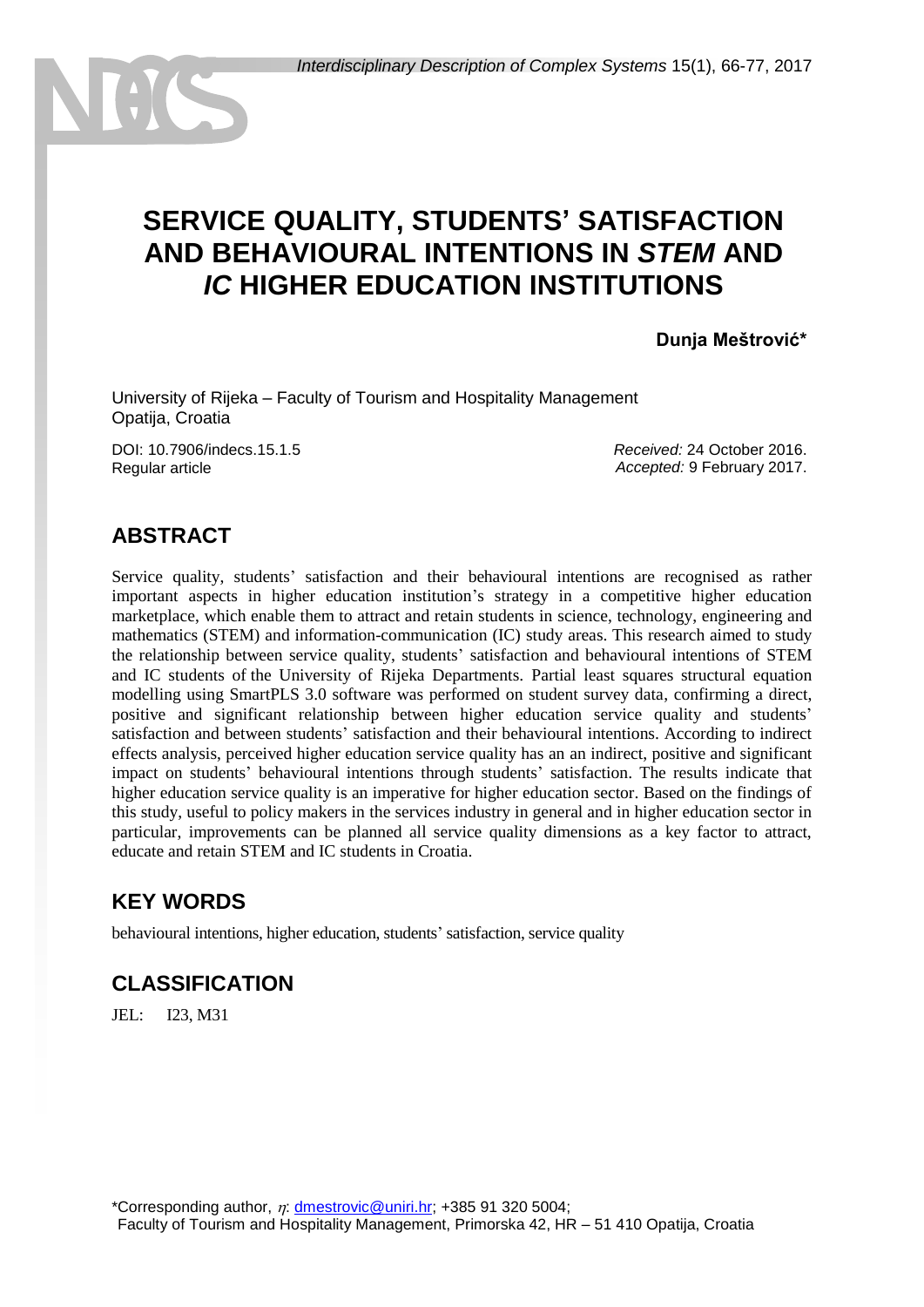## **INTRODUCTION**

In our present knowledge economy, due to the globalisation and increasing and rapid development of information and communication technologies, knowledge and learning emerged as the primary sources of wealth creation [1]. For this reason, knowledge and skills obtained at higher education institution in science, technology, engineering and mathematics (STEM) and information-communication (IC) study areas, can be considered as the essential drivers which can take the whole community on the right path towards sustainable development, laying the foundations for more inclusive knowledge society [2]. Therefore, the traditional role of higher education and higher education institutions became even more important, due to the fact that the higher education institutions are expected to be the centre of intellectual, cultural, social and technological development of the community, and to be a fundamental lever of sustainable development.

Higher education in STEM and IC study area is facing a wide range of challenges and difficulties in fulfiling its tasks. Higher education environment is changing under the impact of social needs and development and labour market transformations. In today's competitive higher education marketplace, where students have a wide range of options and choices available, factors that enable higher education institutions to attract and retain students became increasingly considered with attention, resulting in circumstances that caused higher education institutions to start the implementation of marketing concepts in order to survive in global higher education market [3]. Emery, Kramer and Tian [4] and Svensson and Wood [5] argue that the marketisation is inappropriate and unacceptable in the context of higher education. On the contrary, Angell, Heffernan and Megicks [6] and Yeo and Li [7] argue that neglecting students' needs and expectations and ignoring competitive forces in higher education setting eventually leads to become the most distinctive disadvantages of higher education institutions. Cuthbert [8], Owlia and Aspinwall [9] and Clewes [10] support the idea of higher education as a service business, since it reveals all typical features of services, it is intangible and inseparable from their consumption and higher education satisfies both heterogeneity and perishability criteria. The approach that considers higher education as a service industry and students as customers has gained considerable support in the literature  $[3, 7, 11]$ , providing a guideline for this study. Providing a high level of service quality represents is considered to be a crucial determinant of competitiveness and success factor in the services sector [12] and the most powerful competitive weapon for most service organizations [13]. DeShields Jr. et al. [14] proposed a strategy that improves students' retention through high service quality, since high service quality improves customer satisfaction [15].

Both service quality and satisfaction have been key issues in the marketing literature, drawing the attention of researchers in higher education 16-19 over the past decades. However, the research of the relationship between service quality and satisfaction and their influence on students' behavioural intentions in STEM and IC higher education sector is rather limited [20]. Moreover, to the best of author's knowledge, research in this field with evidence from Croatia is extremely scarce. The research focused on the relationship between service quality and customer satisfaction is of great importance for service providers since they need to aim towards the delivery of the maximum possible level of perceived service quality and on satisfied customers [21]. In a wider marketing context, those premises should be considered amongst fundamentals for the sustainability of STEM and IC higher education institutions. The forestated provides ground for the research of the relationship between service quality, satisfaction and their accordance with students' behavioural intentions. The importance of attracting and retaining students in STEM and IC study area is of great importance due to the fact that STEM and IC expertise represents the essence of all modern and knowledge-based societies since technological innovations are the primary driver for economic growth [22, 23].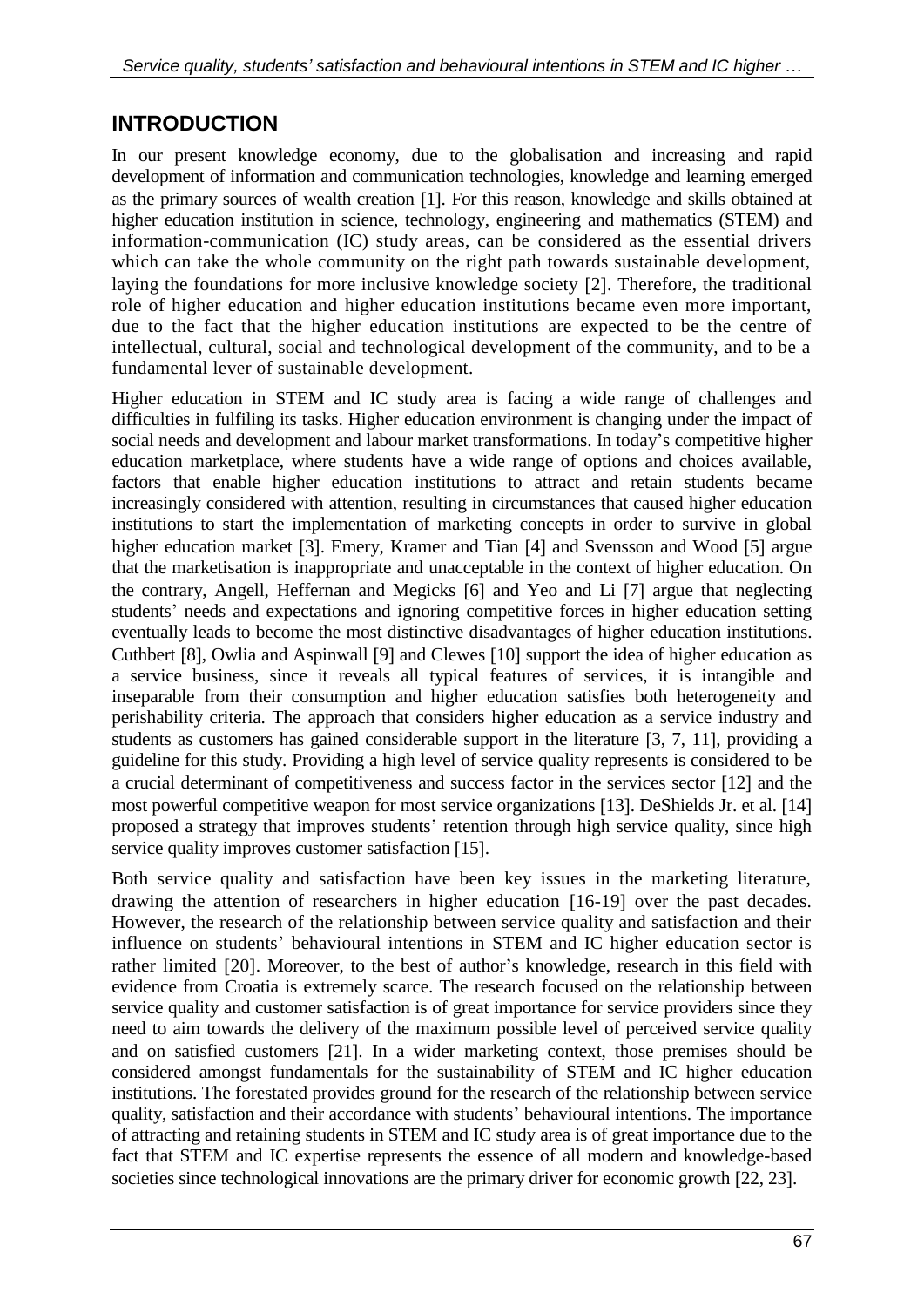The purpose of this paper is to investigate the relationship between service quality perceived by STEM and IC students of the University of Rijeka Departments' (UniRi Depts.), their satisfaction and intention to spread positive word-of-mouth as a determinant of students' behavioural intentions. The essence of this study that points out its originality is the fact that this is believed to be the first study of this kind carried out among students at the University of Rijeka. Additionally, the fact that the questionnaire can be utilised in the majority of Croatian higher education establishments can be considered as an important value of this work.

The remainder of this paper is structured as follows. Evaluation construct and their relationships providing a conceptual framework for the proposed research hypotheses have been discussed first, followed by the description of research methodology. Subsequently, the main results have been presented, followed by the discussion that indicates limitations of the study and suggests a proposal for future research.

## **LITERATURE REVIEW**

A framework of this study attempts to integrate the knowledge gained from research on service quality, student satisfaction and word-of-mouth intention as a determinant of behavioural intentions and to explore their relationship. Accordingly, the subjects presented in the following are: service quality, students' satisfaction and word-of-mouth intention as a determinant of behavioural intentions in sequence.

#### **SERVICE QUALITY**

Service quality, an abstract concept hard to define, is commonly explained by the service marketing researchers from the customers' perspective [24]. Since service quality is considered to be an important dimension of competitiveness [25], it became an important point of interest of researchers during the last two decades.

One of the most-cited definitions of service quality is the one relating to the comparison that customers make between their expectations and perceptions of service experience [26, 27], so if customer's perception is higher than customer's expectation, the perceived quality by the customer will higher, and vice versa. The primary characteristic of service quality is its commitment to measure how delivery service level matches customers' expectations, which contribute to customers' satisfaction [28]. According to Dedeke [29], service quality represents the capability to meet and exceed the results that the provider and the customer mutually defined and embraced at the beginning of a service encounter, which entails the need to conceptualise the term as cognitive, post-purchase phenomenon. The primary characteristic of service quality is its commitment to measuring how delivery service level matches customers' expectations, which contribute to customers' satisfaction [28].

From the preceding descriptions, in this research, students' perceived service quality can be defined as the students' subjective evaluation of the performance level of the services provided by the higher education institution, compared with their expectation level. Service quality in higher education institutions refers to a set of characteristics, dimensions and attributes that relate to the services they provide. The concept of higher education quality can be identified as a set of terms and conditions that should be available in the educational process to fulfil the students' needs and expectations. When measuring students' response to service quality, there are several rather important issues to be considered because their response is valuable for performance enhancement, including the teaching aspect and curriculum design [30].

#### **STUDENTS' SATISFACTION**

Students are considered the main customers among a number of customers and stakeholders of higher education institutions [31, 32]. Recent trends in higher education sector suggest the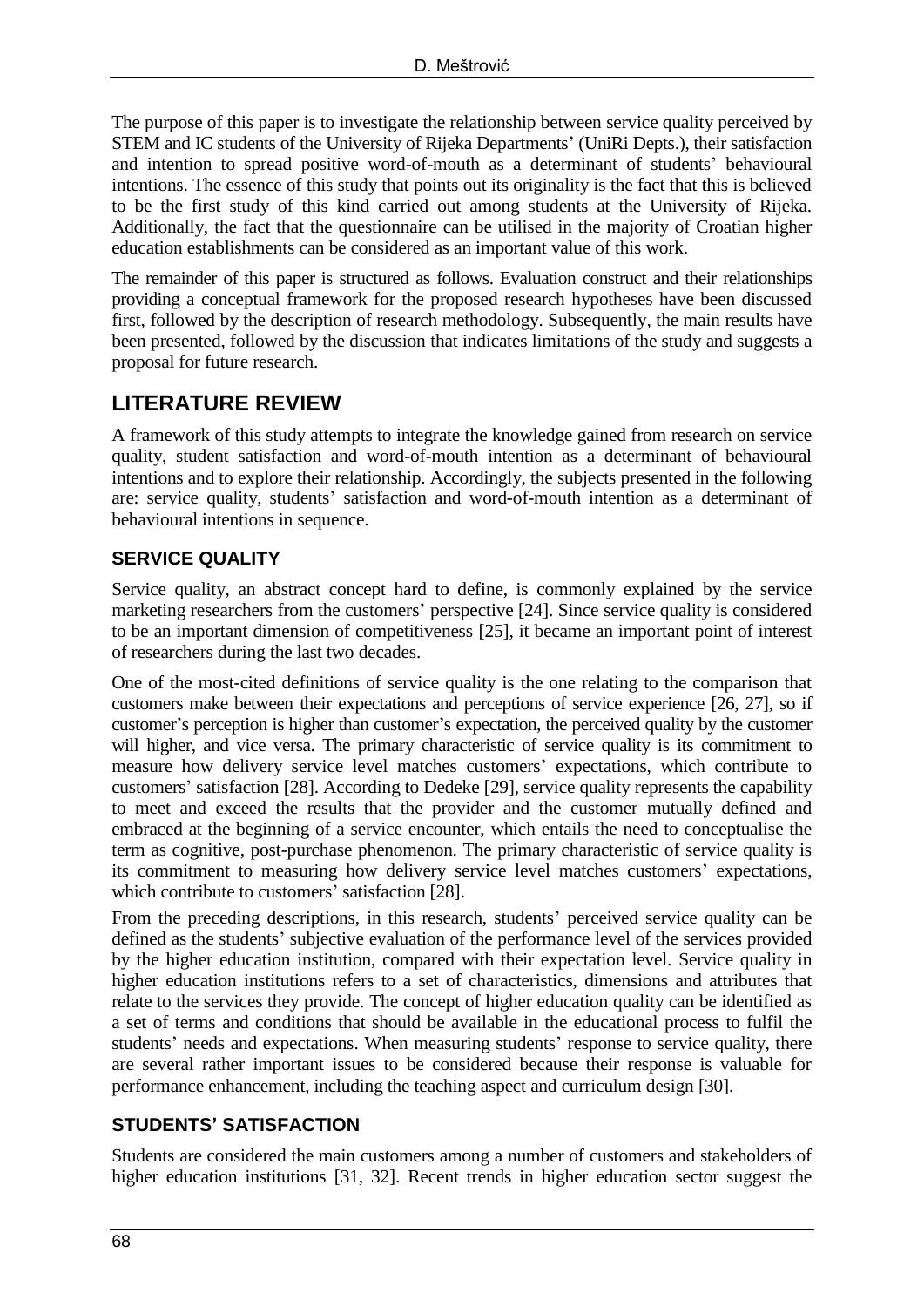importance for higher education institutions to measure quality of services they provide and monitor student satisfaction. According to Oliver [33], satisfaction may be described as "the summary psychological state resulting when the emotion surrounding disconfirmed expectations is coupled with the consumer's prior feelings about the consumption experience".

Students' satisfaction can be predicted according to Maimunah, Kaka and Finch [34] by three factors, namely performance of trainers, services delivery, and support facilities, what is in accordance with Hill Lomas and MacGregor [35], who found in research on students' service quality experience that the lecturers and the support system are the most significant predictors of students' satisfaction. In conclusion, as primary customers, students' satisfaction determined by both academic and non-academic aspects, is crucial to the survival of any higher education institution.

Service quality is indicated as an essence for establishing and sustaining favourable relationship with customers and therefore it can be considered as an antecedent to satisfaction according to Bigne, Moliner and Sanchez [36]. In that sense, Elliot and Shin [37] and Ham and Hayduk [38] both confirmed the existence of a positive relationship between perceived service quality and student's satisfaction.

A literature review implies that higher education service quality is the key antecedent of students' satisfaction, suggesting that elevated level of perceived higher education service quality tends to increase students' satisfaction. Consequently, in a competitive higher education market, higher education institutions must strive to continuously improve the services they deliver to its students in order to meet their expectations and demands [39].

#### **BEHAVIOURAL INTENTIONS**

A primary concern to an organisation should be the behavioural intentions of its customers [40, 41]. Both quality and satisfaction have drawn the attention of researchers due to their linkage to customer loyalty. Loyal customers are more likely to buy additional goods and services and spread the favourable word of mouth communication according to Reichheld  $[42]$ . As defined by Oliver  $[43]$ , loyalty implies  $\alpha$  deeply held commitment to rebuy or repatronize a preferred product/service consistently in the future, thereby causing repetitive same-brand or same brand-set purchasing, despite situational influences and marketing efforts having the potential to cause switching behaviour". Businesses are mostly interested in consequences of loyalty, but since measurement of behavioural intentions has been usually more convenient, it gained the status of equivalent to loyalty and primary concern of researchers.

Numerous studies with strong theoretical arguments and empirical evidence identified a positive relationship between customers' satisfaction and behavioural intentions across different service industries (i.e. Cronin, Brady and Hult [44], Vilares and Coelho [45], Lai and Chen [46], Anderson and Mittal [47], Ibrahim and Najjar [48], Szymanski and Henard [49]. Satisfaction is therefore regarded as a significant determinant of behavioural intentions according to Bearden and Teel [50] and Ibrahim and Najjar [48]. This positive relationship also exists between overall satisfaction and positive word of mouth behaviour [51, 52]. There is also empirical evidence that as overall customer satisfaction increases, so does the customers' willingness to recommend the service provider to others [53, 54], and vice versa.

These generic findings have also been replicated in the specific context of higher education institutions. In the context of higher education, behavioural intentions relate to students' intentions to enrol higher level of studies within the same institution, spread positive impressions and recommend the higher education institution to other potential students.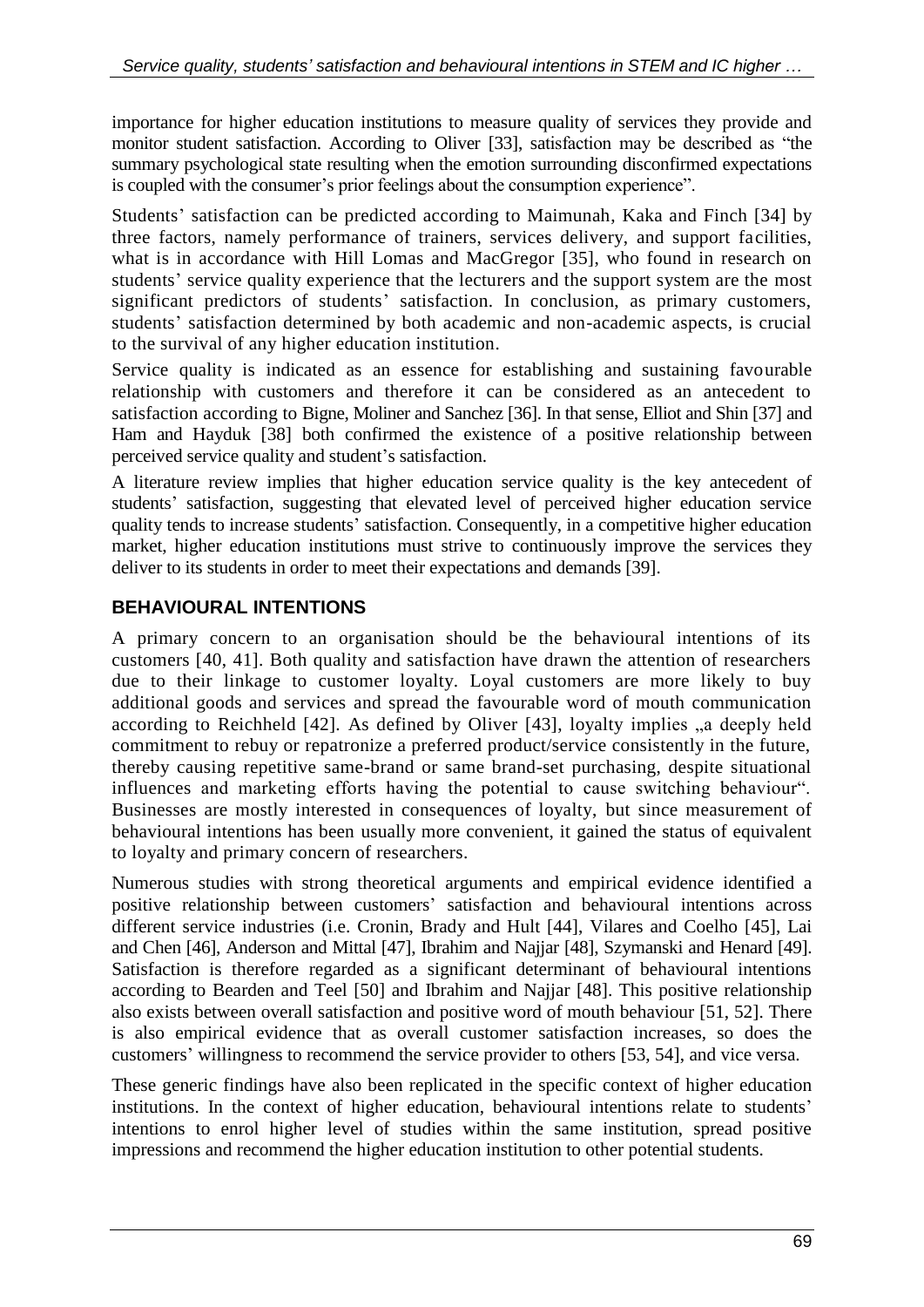Helgesen and Nesset [55] conducted a study that provides the evidence of positive impact of students'satisfaction on students' loyalty in Norway and Sultan and Wong [18] conducted a similar study in Australian higher education context. Ledden, Kalafatis and Mathioudakis [3] studied the relationship between students'satisfaction and willingness of satisfied postgraduate students to recommend study programmes. Hasan, Ilias, Rahman and Razak [56], Malik, Danish and Usman [57], Ham and Hayduk [38] and Bigne, Moliner and Sanchez [36] confirmed direct positive relationship between higher education SQ and SS. Dado, Taborecka Petrovičova, Riznić and Rajić [19] and Aljumaa [58] studied and confirmed indirect positive relationship between SQ and WOM through SS. However, the relationship between these key service evaluation constructs has scarcely been examined in Croatian STEM and IC higher education context.

### **METHODOLOGY**

A framework was developed based on the extensive literature review, with the following variables: higher education institution's service quality (SQ), students' satisfaction (SS) and positive word-of-mouth (WOM), as the key determinant of students' behavioural intentions, shown in Figure 1., proposing hypotheses about their relationship, as follows:

H1: Perceived service quality has direct, positive and significant impact on STEM and IC students' satisfaction,

H2: Service quality perceived by STEM and IC students has direct, positive and significant impact on their positive word-of-mouth,

H3: Satisfaction of STEM and IC students has a direct, positive and significant impact on their positive word-of-mouth.



**Figure 1.** SQ-SS-WOM model, adapted from Legčević [59].

It was decided to develop a new measurement tool since many existing surveys do not include all important topics concerning the specific conditions of studying in STEM and IC study area at the UniRi Depts.

The survey method was used to explore the relationships of the study. The data were collected through an anonymous on-line self-administrated, structured questionnaire using a five-point Likert-type scale ranged from strongly disagree (1) to strongly agree (5). Perceived SQ dimensions (i.e. teaching staff, administrative staff, image, environment and equipment, study programmes and teaching syllabus) were measured using twenty four items adapted from Legčević [59] and SS at an institutional level that covers most aspects of students' life was assessed by four items adapted from Seng and Ling [60]. Positive WOM intentions were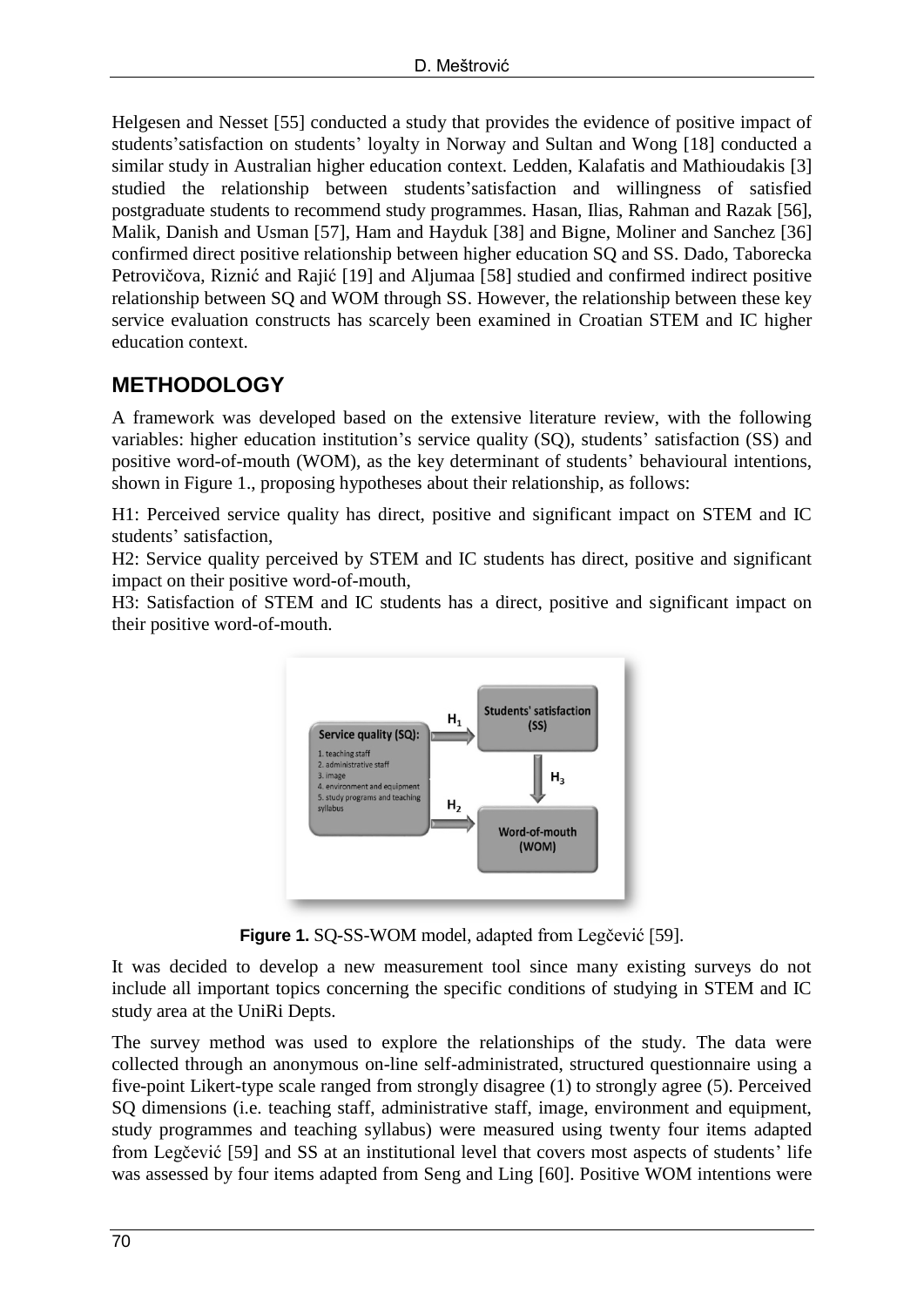assessed using three items adapted from [Babin, Lee, Kim and Griffin \[61\],](http://www.emeraldinsight.com/author/Babin%2C+Barry+J) with statements concerning likelihood of saying positive things about the higher education institution, recommending it to a friend or a family member and probability of making the same choice if the student had to do it all over again.

The pre-tested questionnaire was administered to undergraduate and graduate STEM and IC students of the UniRi Depts. using Google Docs Forms. The survey was conducted in the period of two months during the middle of summer semester of the academic year 2014/2015. Amongst 873 students enrolled and surveyed in this study, 214 usable questionnaires returned, what is a response rate of 24,51 % what can be considered as an adequate sample size, since other scale developers in the marketing area used a sample size of 200 to analyse group data [62, 63].

For the data analysis, Statistica 12.7 software was used. After confirming the reliability and acceptability of the measurement model, Partial Least Squares Structural Equation Modelling using SmartPLS 3.0 software was applied to examine the relationship among SQ, SS students' intention to spread positive WOM, as an appropriate method that produces latent variable scores that can be used to predict a model, placing minimal limitations on the distribution characteristics and sample size [64].

Descriptive statistics was used to examine the respondents' demographic profile to evaluate perceived SQ, overall SS and intention to spread positive WOM. From the 214 respondents in this study, 140 (65,42 %) are female and 74 (34,58 %) are females. The calculated mean age of the respondents is 22, with the majority of the students being between 21 and 23 years old (48,60 %). The majority of the respondents are enrolled in the undergraduate study programmes (66,36 %), all of them are full-time students and most of them do not pay tuition fees due to the study success awarded by the Ministry of Science and Education of the Republic of Croatia (MSE) grants. The majority of the students are successful and have very good average grade during the study (46,26 %), followed by the good grade (29,44 %), excellent (18,22 %) and sufficient (6,07 %). This ratio characterises the student population in the UniRi Depts. that offer study programmes in the field of STEM and IC. Table 1. summarises the profile of respondents.

|                        | Sample demographics          | <b>Frequency</b> | %     |  |
|------------------------|------------------------------|------------------|-------|--|
| Gender                 | Male                         | 74               | 34,58 |  |
|                        | Female                       | 140              | 65,42 |  |
| Age                    | $\leq$ 21                    | 50               | 23,36 |  |
|                        | $21 - 23$                    | 140              | 48,60 |  |
|                        | $>23$                        | 60               | 28,04 |  |
| <b>Study programme</b> | Undergraduate                | 142              | 66,36 |  |
|                        | Graduate                     | 72               | 33,64 |  |
| <b>Tuition</b>         | $MSE*$ grant                 | 184              | 85,98 |  |
|                        | students paying tuition fees | 30               | 14,02 |  |
| Average grade          | Excellent (5)                | 39               | 18,22 |  |
|                        | Very good $(4)$              | 99               | 46,26 |  |
|                        | Good $(3)$                   | 63               | 29,44 |  |
|                        | Sufficient (2)               | $\mathfrak{D}$   | 6,07  |  |

**Table 1.** Respondents' profile  $(N = 214)$ .

\*MSE – Ministry of Science and Education of the Republic of Croatia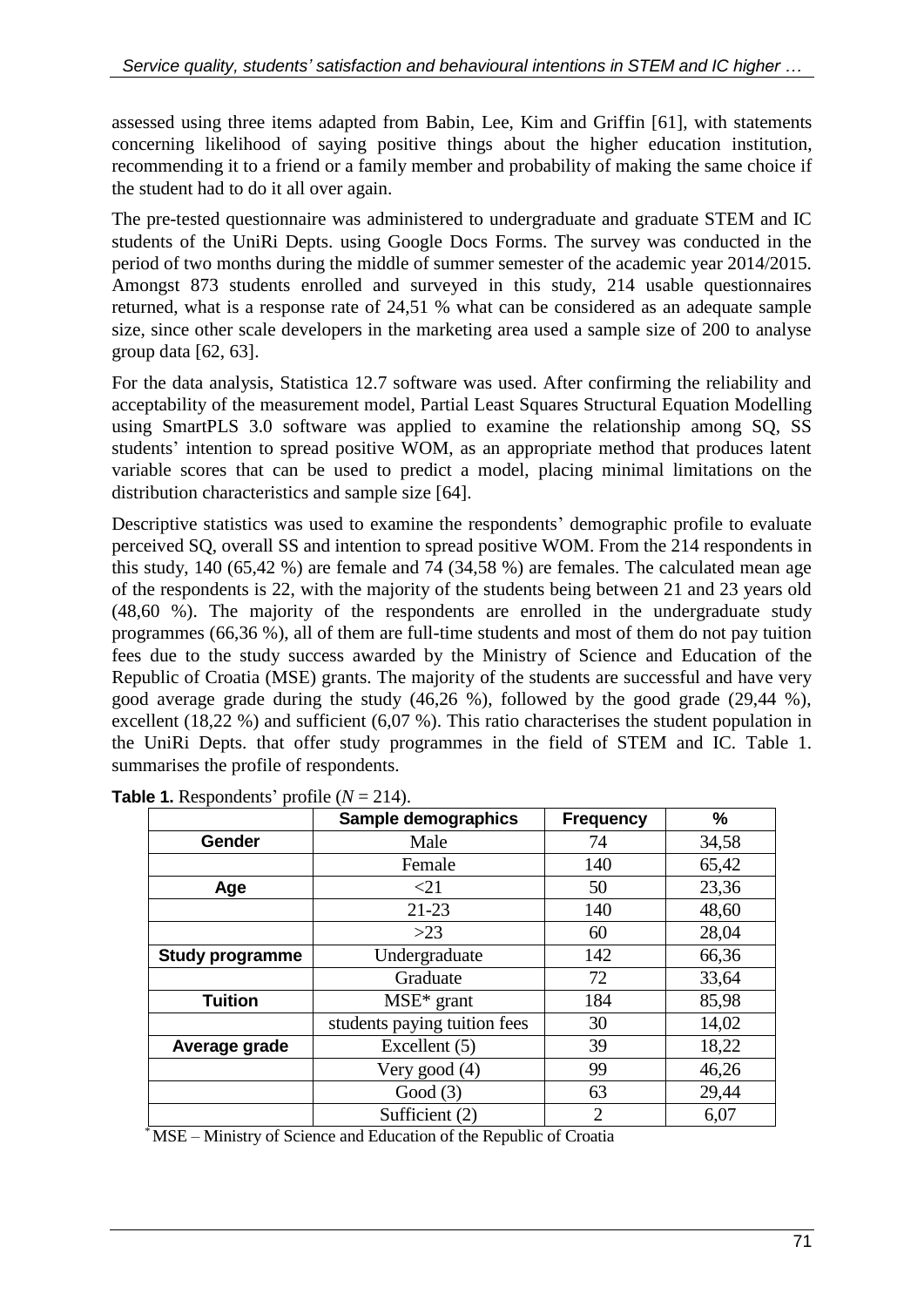## **RESULTS**

According to the descriptive statistics generated, both overall SS (mean 3,331) and students' intention to spread positive WOM (mean 3,553) are high, and the mean scores for all statements related to five SQ dimensions were above the value of 3.

| <b>Structural</b><br><b>Equation</b> | Path<br>coefficient | <b>Discriminant</b><br>validity | <b>STDEV</b> |        | Ρ     |  |  |
|--------------------------------------|---------------------|---------------------------------|--------------|--------|-------|--|--|
| Total effects analysis:              |                     |                                 |              |        |       |  |  |
| $SQ \rightarrow SS$                  | 0,766               | 0,737                           | 0,027        | 29,256 | 0,000 |  |  |
| $SQ \rightarrow WOM$                 | 0,690               | 0,652                           | 0,057        | 0,228  | 0,819 |  |  |
| $SS \rightarrow WOM$                 | 0,861               | 0,884                           | 0,049        | 17,873 | 0,000 |  |  |
| Indirect effects analysis:           |                     |                                 |              |        |       |  |  |
| $SQ \rightarrow WOM \rightarrow SS$  | 0,660               | 0,652                           | 0,050        | 13,600 | 0,000 |  |  |

**Table 2.** Results of data analysis.

The results obtained from the analysis of the path coefficients using a two-tailed t-test at 95% confidence level of each structural equation presented in Table 2., confirm positive relationships between variables in the proposed conceptual model. It was found that all path coefficients are significant (i.e. larger than 1,96) except "SQ – WOM" linkage. Perceived SQ has direct, positive and significant impact on SS, supporting H1. SS has a direct, positive and significant impact on WOM, thus supporting hypotheses H3. The value of the path coefficient in the "SQ – WOM" linkage was not significant (0,228), thus H2 was rejected, leading to the performance of indirect effects analysis resulting in path coefficient 0,660 with statistically significant T value of 13,600 at 0,05 confidence level. According to indirect effects analysis it was found that SQ has an indirect, positive and significant impact on WOM through SS.

## **CONCLUSION**

This research aimed to study the relationships among SQ dimensions, SS and students' positive WOM for STEM and IC Croatian higher education context, and to provide statistical evidence for their significance. Based on the results and remarks of this study improvements can be planned across all dimensions of higher education service quality. Although students'satisfaction is more important determinant of future behavioural intentions (i.e. positive word-of-mouth), higher education service quality should not be neglected due to its positive indirect impact on students' behavioural intentions.

The results are consistent with similar studies confirming a direct positive relationship between higher education SQ and SS [36, 38, 56, 57], indirect positive relationship between SQ and WOM through SS [19, 58] and direct positive relationship between SS and positive WOM behaviours [19, 42, 65], which plays an important role in the decision-making process and makes an effective way for a higher education institution to recruit new students.

The findings can also be useful to the higher education institutions' management to quantify SQ and to show the path for future practices for higher education sector. Since data analysis resulted in high reliability and identifies strengths and weaknesses across SQ dimensions, higher education institutions can monitor SS as one of the key elements in creating and developing SQ as a key factor to attract, educate and retain STEM and IC students. Policy makers in the services industry in general and in the HE sector in particular, may benefit from the findings of this study.

The study was carried out among STEM and IC students of the UniRi Depts. only, what represents its limitation and its outcomes could not be generalised. The author kindly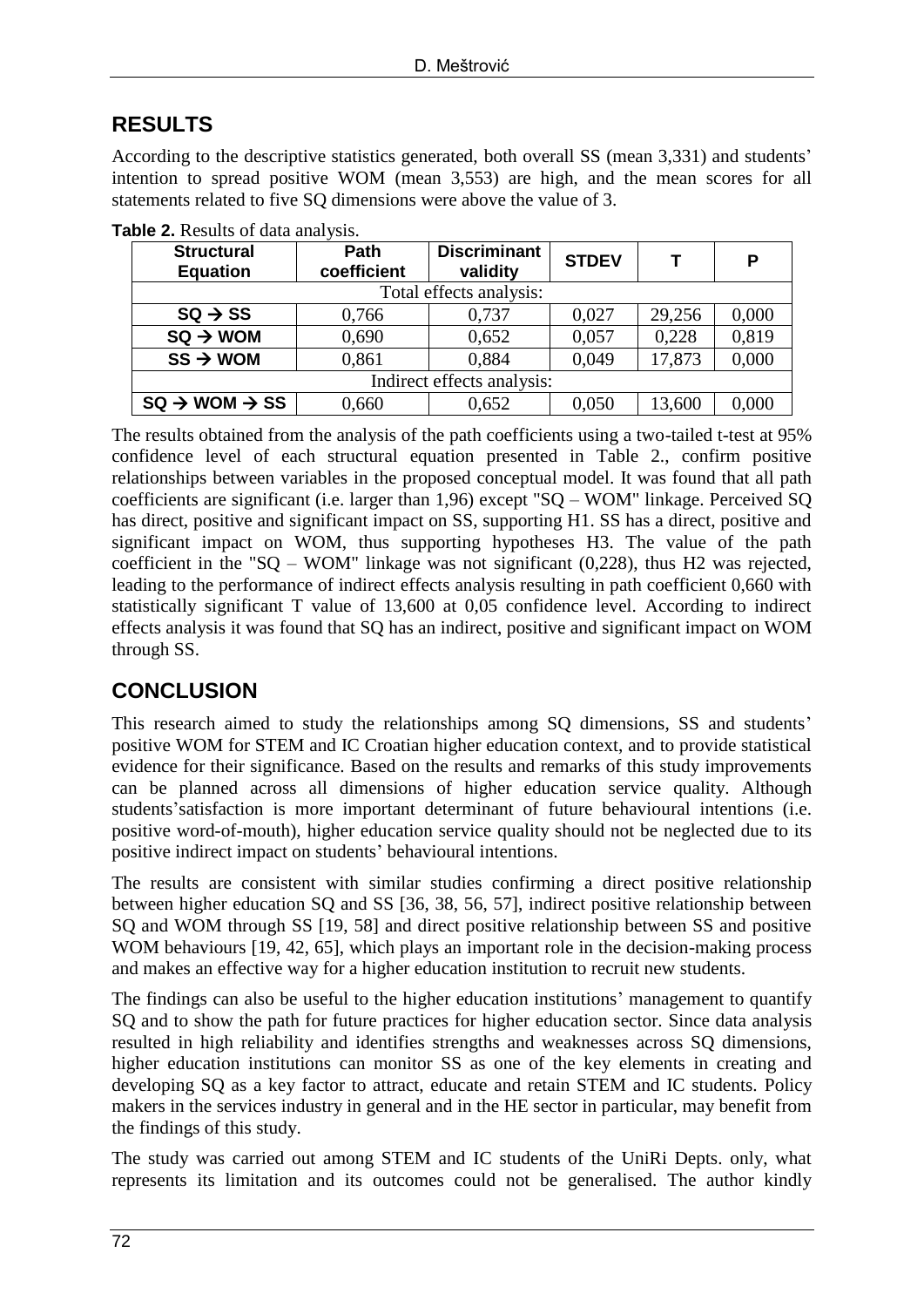suggests further research to cover a wider range of universities in Croatia, including private establishments, with study programmes in STEM and IC study area, and also in other branches of science study areas, so that a model with more conformity will be produced for planning to improve higher education SQ.

Due to the limitations of the study, as in case with other similar empirical research, its results should not be generalised. The essence of this study that points out its originality is the fact that it is believed to be the first study of this kind carried out among STEM and IC students in Croatia. Additionally, the fact that the questionnaire can be utilised in most higher education institutions, allowing the researchers and higher education policy makers to understand the benefits of measuring higher education service quality, makes this research a unique contribution to the services marketing literature. Further research is required to consider the perspectives of other higher education stakeholders. Finally, future studies are needed to extend our understanding of the importance of service quality evaluation, students' satisfaction and positive word-of-mouth, what seems to be rather important and rich area for further investigation.

## **ACKNOWLEDGMENT**

This work has been fully supported by the University of Rijeka under the project Students' satisfaction and attitudes towards service quality and efficiency in study: a study conducted among STEM and IC students of the University of Rijeka Departments, project number 2015/46.

# **REFERENCES**

- [1] Neef, D.: *The knowledge economy*. Butterworth-Heinemann, London, 1998,
- [2] UNESCO: *UNESCO Science Report: Towards 2030.* UNESCO Publishing, Paris, 2016,
- [3] Edden, L.; Kalafatis, S. and Mathioudakis, A.: *The Idiosyncratic Behaviour of Service Quality, Value, Satisfaction, and Intention to Recommend in Higher Education: An Empirical Examination.* Journal of Marketing Management **27**(11-12), 1232-1260, 2011,

[http://dx.doi.org/10.1080/0267257X.2011.611117,](http://dx.doi.org/10.1080/0267257X.2011.611117)

- [4] Emery, C.; Kramer, T. and Tian, R.: *Customers vs. Products: Adopting an Effective Approach to Business Students.* Quality Assurance in Education **9**(2), 110-115, 2011, [http://dx.doi.org/10.1108/09684880110389681,](http://dx.doi.org/10.1108/09684880110389681)
- [5] Svensson, G. and Wood, G.: *Are University Students Really Customers? When Illusion May Lead to Delusion for All!* International Journal of Educational Management **21**(1), 17-28, 2007, [http://dx.doi.org/10.1108/09513540710716795,](http://dx.doi.org/10.1108/09513540710716795)
- [6] Angell, R.J.; Heffernan, T.W. and Megicks, P.: *Service Quality in Postgraduate Education.* Quality Assurance in Education **16**(3), 236-254, 2008, http://dx.doi.org/10.1108/09684880810886259,
- [7] Yeo, R.K. and Li, J.: *Beyond SERVQUAL: The Competitive Forces of Higher Education in Singapore.* Total Quality Management and Business Excellence **25**(1-2), 95-123, 2012, [http://dx.doi.org/10.1080/14783363.2011.637802,](http://dx.doi.org/10.1080/14783363.2011.637802)
- [8] Cuthbert, P.F.: *Managing Service Quality in HE: Is SERVQUAL the Answer? Part 1.* Managing Service Quality **6**(2), 11-16, 1996, [http://dx.doi.org/10.1108/09604529610109701,](http://dx.doi.org/10.1108/09604529610109701)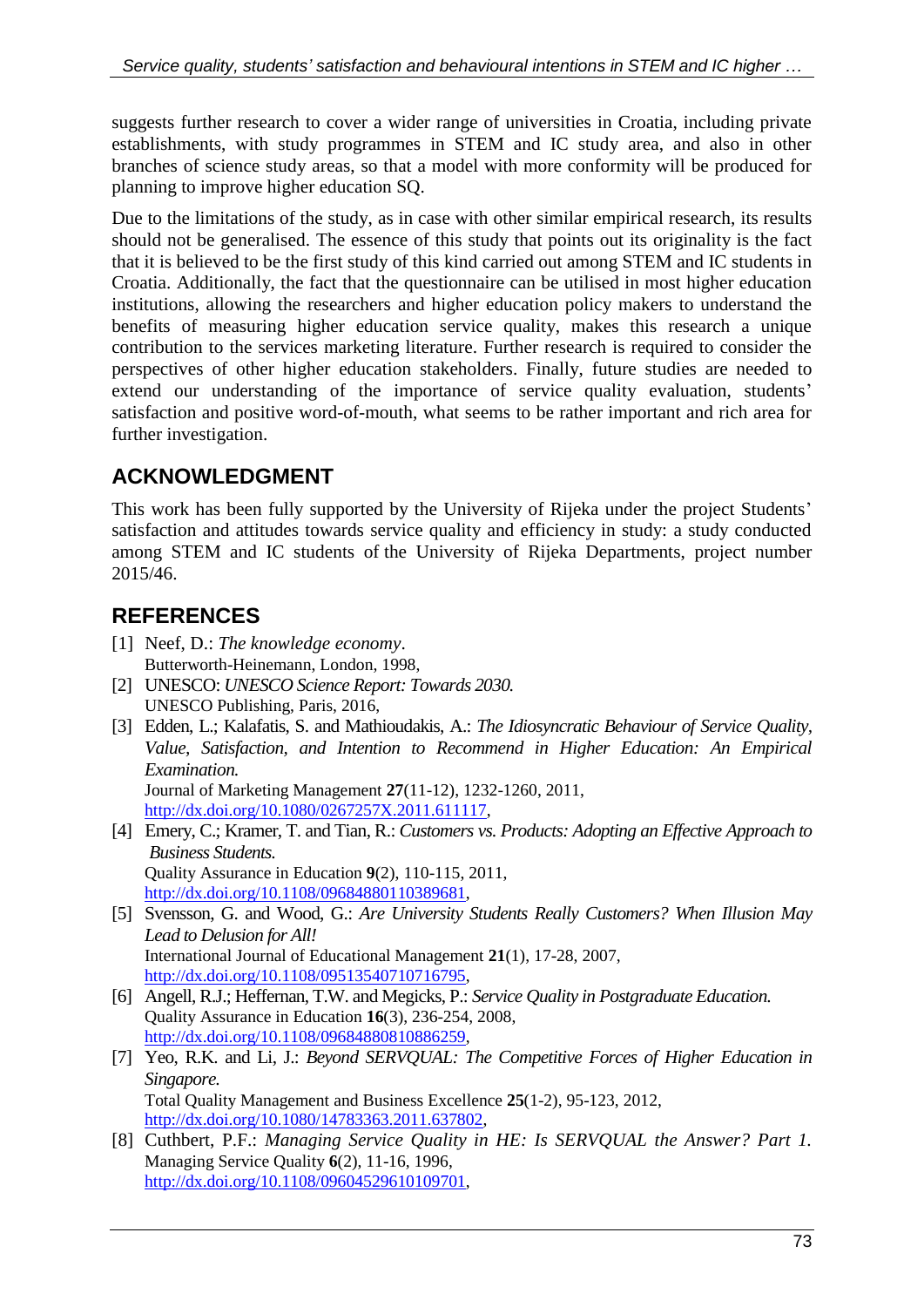- [9] [Owlia,](http://www.emeraldinsight.com/author/Owlia%2C+Mohammad+S) M.S. and [Aspinwall,](http://www.emeraldinsight.com/author/Aspinwall%2C+Elaine+M) E.M.: *A framework for the dimensions of quality in higher education.* Quality Assurance in Education **4**(2), 12-20, 1996, http://dx.doi.org/10.1108/09684889610116012,
- [10] Clewes, D.: A Student-centred Conceptual Model of Service Quality in Higher Education. Quality in Higher Education **9**(1), 69-85, 2003, [http://citeseerx.ist.psu.edu/viewdoc/download?doi=10.1.1.466.8706andrep=rep1andtype=pdf,](http://citeseerx.ist.psu.edu/viewdoc/download?doi=10.1.1.466.8706&rep=rep1&type=pdf)
- [11]Narang, R.: *How do Management Students Perceive the Quality of Education in Public Institutions?* Quality Assurance in Education **20**(4), 357-371, 2012, [http://dx.doi.org/10.1108/09684881211263993,](http://dx.doi.org/10.1108/09684881211263993)
- [12]Lewis, B.R.: *Quality in service sector–a review.*  International Journal of Brand Marketing, **7**(1), 4-12, 1989, [http://dx.doi.org/10.1108/02652328910134590,](http://dx.doi.org/10.1108/02652328910134590)
- [13]Berry, L.L.; Parasuraman, A. and Zeithaml, V.A*.*: *The service - quality puzzle.* Business Horizons **31**(5), 35-43, 1988, [http://dx.doi.org/10.1016/0007-6813\(88\)90053-5,](http://dx.doi.org/10.1016/0007-6813(88)90053-5)
- [14] DeShields Jr., O.W.; Kara, A. and Kaynak, E.: *Determinants of Business Student Satisfaction and Retention in Higher Education: Applying Herzberg's Two-Factor Theory.* International Journal of Educational Management **19**(2), 128-139, 2005, http://dx[.doi.org/10.1016/j.sbspro.2015.02.384,](http://dx.doi.org/10.1016/j.sbspro.2015.02.384)
- [15]Johns, N.; Avci, T. and Karatepe, O*.: Measuring service quality of travel agents: evidence from Northern Cyprus.* The Service Industries Journal **24**(3), 82-100, 2004, [http://dx.doi.org/10.1080/0264206042000247777,](http://dx.doi.org/10.1080/0264206042000247777)
- [16]Barnes, B.R.: *Analysing Service Quality: The Case of Post-Graduate Chinese Students.*  Total Quality Management **18**(3), 313-331, 2007, http://dx.doi.org/10.1080/14783360601152558,
- [17]Stodnick, M. and Rogers, P.: *Using SERVQUAL to Measure the Quality of the Classroom Experience.*  Decision Sciences Journal of Innovative Education **6**(1), 115-133, 2008, http://dx.doi.org/10.1111/j.1540-4609.2007.00162.x,
- [18]Sultan, P. and Wong, H.: *Performance-based Service Quality Model: An Empirical Study on Japanese Universities.*  Quality Assurance in Education **18**(2), 126-143, 2010, http://dx.doi.org/10.1108[/09684881011035349,](https://www.researchgate.net/publication/235274562_Performance-based_service_quality_model_An_empirical_study_on_Japanese_universities)
- [19]Dado, J.; Taborecka-Petrovičova, J.; Riznić, D. and Rajić, T.: *An Empirical Investigation into the Construct of Higher Education Service Quality.*  International Review of Management and Marketing **1**(3), 30-42, 2011, <http://www.econjournals.com/index.php/irmm/article/view/35/25>,
- [20]Swaid, S.: *Service Quality In STEM Higher Education: A Hierarchical Approach.* Proceedings of the International Conference on Learning and Administration in Higher Education, Nashville, pp.300-307, 2014,
- [21] Cronin, J.J. and Taylor, S.A.: *Measuring Service Quality: A Re-examination and Extension.*  Journal of Marketing **56**(3), 55-68, 1992, http:// dx.doi.org/10.2307/1252296,
- [22]European Commission: *[Education and Training Monitor 2015 -](http://public.mzos.hr/fgs.axd?id=24165) Country Analysis.*  http://ec.europa.eu/education/tools/docs/2015/monitor15-country-sheets\_en.pdf,
- [23]Council of Independent Colleges: *Strengthening the STEM Pipeline: The Contributions of Mid and Small Independent Colleges.* http://www.cic.edu/Research-and-Data/Research-Studies/Documents/STEM-Report. pdf,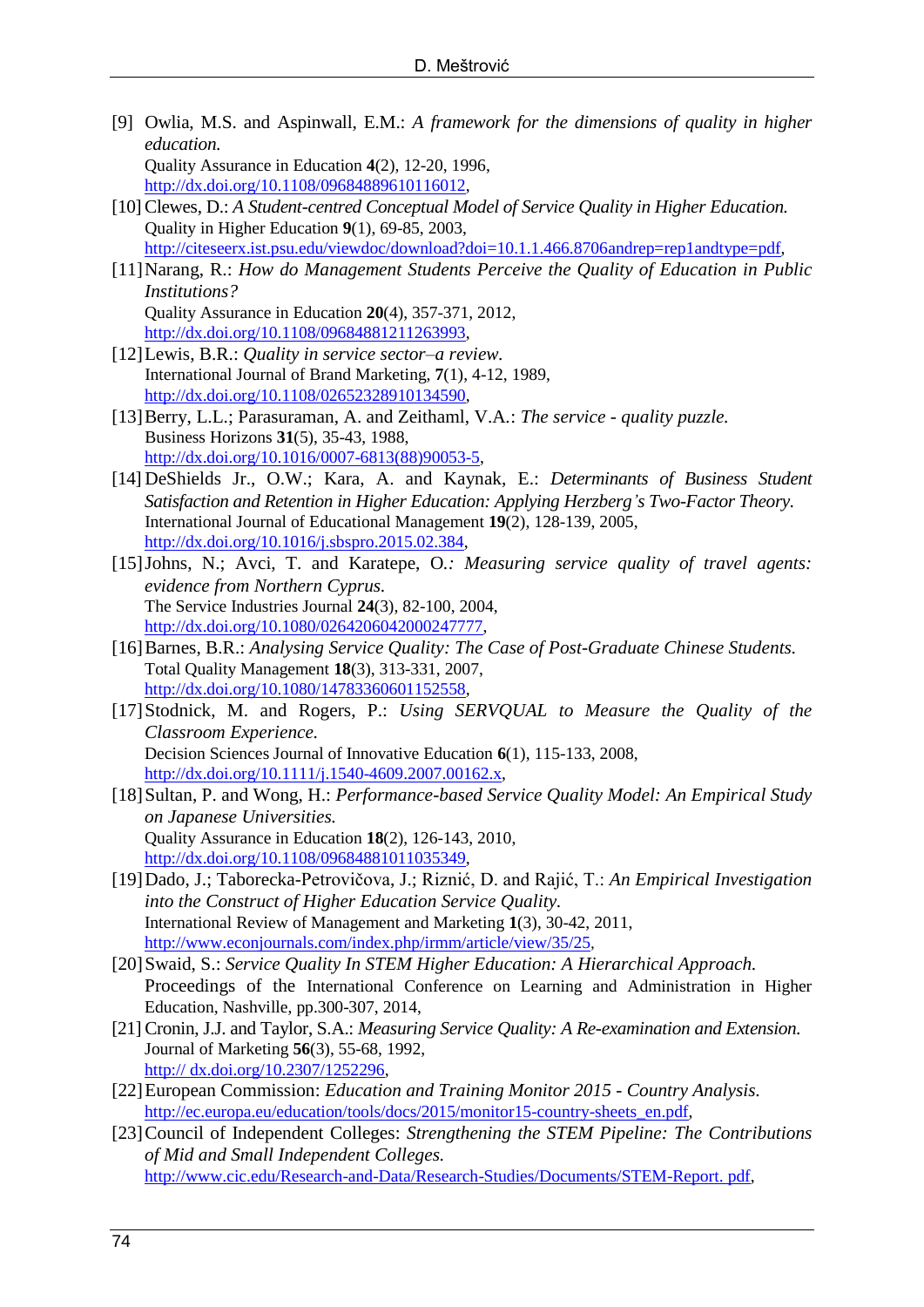- [24]Abu, H.H.F. and Ilias, A.: *Service Quality and Student Satisfaction: A Case Study at Private Higher Education Institutions.* International Business Research **1**(1), 163-175, 2008, http://www.ccsenet.org/journal/index.php/ibr/article/viewFile/982/952,
- [25]Lewis, B.R.: *Quality in service sector – a review.* International Journal of Brand Marketing **7**(1), 4-12, 1989, [http://dx.doi.org/10.1108/02652328910134590,](http://dx.doi.org/10.1108/02652328910134590)
- [26]Grönroos, C.: *Strategic management and marketing in the service sector.* Marketing Science Institute, Cambridge, 1982,
- [27]Parasuraman, A.; Zeithaml, V. and Berry, L.: *SERVQUAL: A Multiple-Item Scale for Measuring Consumer Perceptions of Service Quality.* Journal of Retailing **64**(1), 12-40, 1988, http://ci.nii.ac.jp/naid/10011053911/en,
- [28]Kang, G.D.; James, J. and Alexandris, K.: *Measurement of internal service quality: Application of the SERVQUAL battery to internal service quality.* Managing Service Quality **12**(5), 278-291, 2002, http://dx.doi.org/10.1108/09604520210442065,
- [29]Dedeke, A.: *Service Quality: A fulfillment-oriented and interactions-centred approach.* Managing Service Quality **13**(4), 276-289, 2003, [http://dx.doi.org/10.1108/09604520310484699,](http://dx.doi.org/10.1108/09604520310484699)
- [30]Nair, C.S.; Murdoch, N., and Mertova, P.: *Benchmarking the student experience: The offshore campus experience.* The TQM Journal **23**(6), 585-597, 2011, http://dx.doi.org/10.1108/17542731111175211,
- [31] Mihanović, Z.: *The role of customers in higher education: Are students active stakeholders?.* Market-Trziste **19**(1), 115-132, 2007,
- [32]Abdullah, F.: *The development of HEdPERF: A new measuring instrument of service quality for the higher education sector.*  International Journal of Consumer Studies **30**(6), 569-581, 2006, [http://dx.doi.org/10.1111/j.1470-6431.2005.00480.x,](http://dx.doi.org/10.1111/j.1470-6431.2005.00480.x)
- [33]Oliver, R.L.: *Measurement and Evaluation of satisfaction processes in retail settings.* Journal of Retailing **57**(3), 25-48, 1981, http://doi.apa.org/psycinfo/1984-10995-001,
- [34]Maimunah, S.; Kaka, A., and Finch, E.: *Factors that influence student's level of satisfaction with regards to higher educational facilities services.*  Malaysian Journal of Real Estate **4**(1), 34-51, 2009,
- [35] Hill, Y.; Lomas, L. and MacGregor, J.: *Students' perceptions of quality in higher education.* Quality Assurance in Education **11**(1), 15-20, 2003, http://dx.doi.org/10.1108/09684880310462047,
- [36]Bigne, E.; Moliner, M.A. and Sanchez, J.: *Perceived quality and satisfaction in multi service organizations: The case of Spanish public services.* The Journal of Services Marketing **17**(4), 420-442, 2003, http://dx.doi.org/10.1108/08876040310482801,
- [37]Elliot, K.M. and Shin, D.: *Student Satisfaction: An Alternative Approach to Assessing this Important Concept.*  Journal of Higher Education Policy and Management **24**(2), 197-209, 2002, <http://dx.doi.org/10.1080/1360080022000013518>,
- [38]Ham, L., and Hayduk, S.: *Gaining competitive advantages in higher education: analyzing the gap between expectations and perceptions of service quality.* International Journal of Value-Based Management **16**(3), 223-242, 2003, http://dx.doi.org/ 10.1023/A:1025882025665,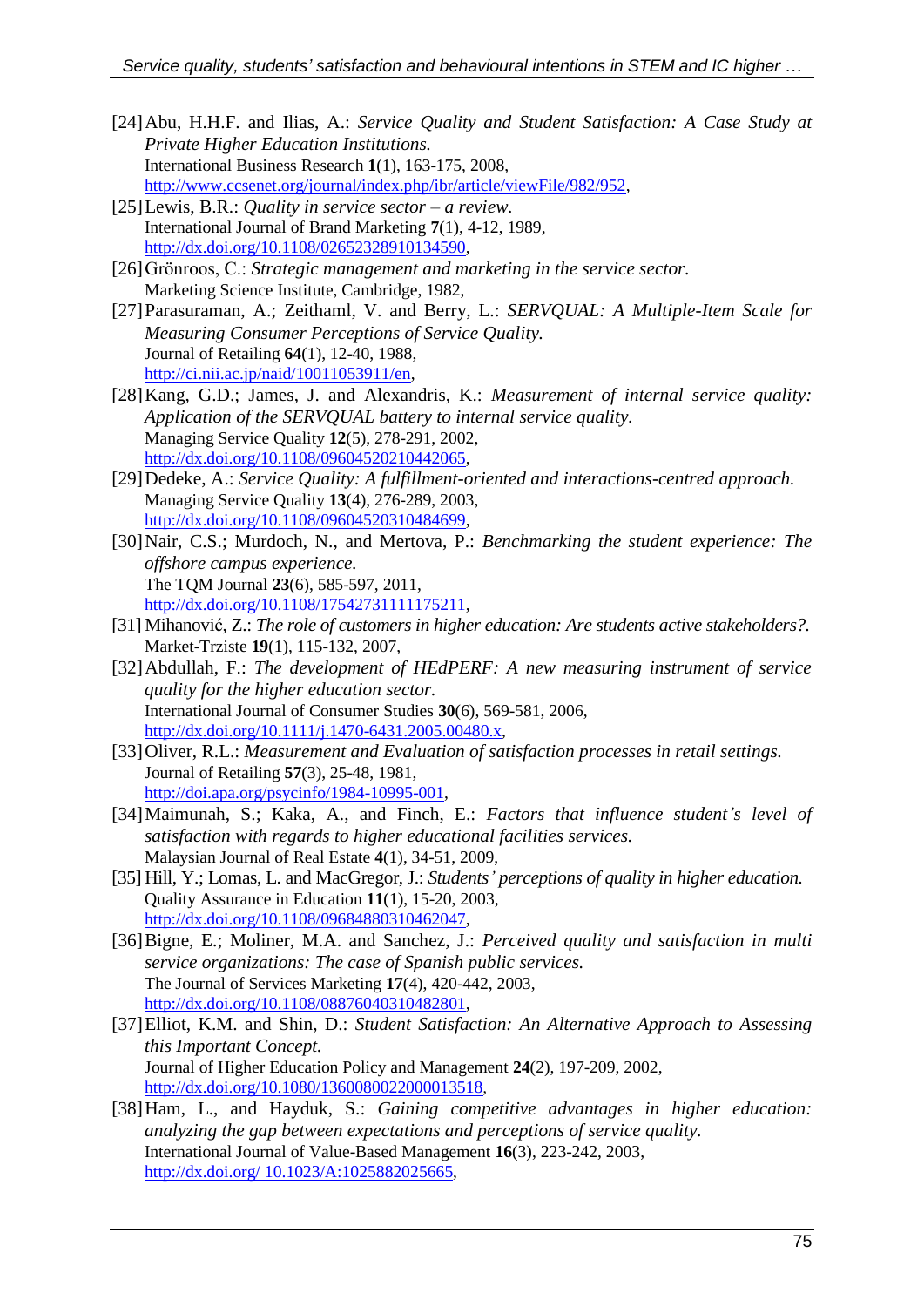- [39]Emiliani, M.L.: *Using kaizen to improve graduate business school degree programs.* Quality Assurance in Education **13**(1), 37-52, 2005, [http://dx.doi.org/10.1108/09684880510578641,](http://dx.doi.org/10.1108/09684880510578641)
- [40]Ibrahim, H. and Najjar, F.: *Assessing the effects of self-congruity, attitudes and customer satisfaction on customer behavioural intentions in retail environment.* Marketing Intelligence and Planning **26**(2), 207-227, 2008, [http://dx.doi.org/10.1108/02634500810860638,](http://dx.doi.org/10.1108/02634500810860638)
- [41] Malhotra, N. and McCort, D.J.: *A cross-cultural comparison of behavioral intention models.* International Marketing Review **18**(3), 235-269, 2001, http://dx.doi.org/10.1108/02651330110396505,
- [42]Reichheld, F.F.: *The One Number You Need to Grow.* Harvard Business Review **81**(12), 46-54, 2003, http://relevantautomation.com/Portals/Relevant/NetPromoterScore\_HBR.PDF,
- [43]Oliver, R.L.: *Whence Consumer Loyalty?* Journal of Marketing **63**, 33-44, 1999, [http://dx.doi.org/10.2307/1252099,](http://psycnet.apa.org/doi/10.2307/1252099)
- [44]Cronin Jr., J.J.; Brady, M.K. and Hult, T.M.: *Assessing the Effects of Quality, Value and Customer satisfaction on Consumer Behavioural Intentions in Service Environments.* Journal of Retailing **76**(2), 193-218, 2000, http://dx.doi.org/10.1016/S0022-4359(00)00028-2,
- [45] Vilares, M.J. and Coelho, P.S.: *The Employee-customer Satisfaction Chain in the ECSI Model.* European Journal of Marketing **37**(11/12), 1703-1722, 2003, http://dx.doi.org/10.1108/03090560310495429,
- [46]Lai, W.T. and Chen, Ch.F.: *Behavioural Intentions of Public Transit Passengers – The Roles of Service Quality, Perceived Value, Satisfaction and Involvement.*  Transport Policy **18**(2), 318-325, 2010, http://dx.doi.org/10.1016/j.tranpol.2010.09.003,
- [47]Anderson, E.W. and Mittal, V.: *Strengthening the satisfaction-profit chain.*  Journal of Service Research **3**(2), 107-120, 2002, http://dx.doi.org/10.1177/109467050032001,
- [48]Ibrahim, H. and Najjar, F.: *Assessing the effects of self-congruity, attitudes and customer satisfaction on customer behavioural intentions in retail environment.* Marketing Intelligence and Planning **26**(2), 207-227, 2008, http://dx.doi.org/10.1108/02634500810860638,
- [49]Szymanski, D.M. and Henard, D.H.: *Customer satisfaction: A meta-analysis of the empirical evidence.*  Journal of the Academy of Marketing Science **29**(1), 16-35, 2001, http://dx.doi.org/10.1177/009207030102900102,
- [50]Bearden, W.O. and Teel, J.E.: *Selected determinants of consumer satisfaction and complaints reports.*  Journal of Marketing Research **20**(1), 21-28, 1983, http://dx.doi.org/10.2307/3151408,
- [51]Casaló, L.V.; Flavián, C. and Guinalíu, M.: *The role of satisfaction and website usability in developing customer loyalty and positive word-of-mouth in the e-banking services.*  The International Journal of Bank Marketing **26**(6), 399-417, 2008, [http://dx.doi.org/10.1108/02652320810902433,](http://dx.doi.org/10.1108/02652320810902433)
- [52]Makarem, S.C.; Mudambi, S.M. and Podoshen, J.S.: *Satisfaction in technology-enabled service encounters.*  Journal of Services Marketing **23**(3), 134-144, 2009, http://dx.doi.org/10.1108/08876040910955143,
- [53]Namkung, Y. and Jang, S.S.: *Does Food Quality Really Matter in Restaurants? Its Impact On Customer Satisfaction and Behavioral Intentions.*  Journal of Hospitality and Tourism Research **31**(3), 387-410, 2007, http://dx.doi.org/10.1177/1096348007299924,